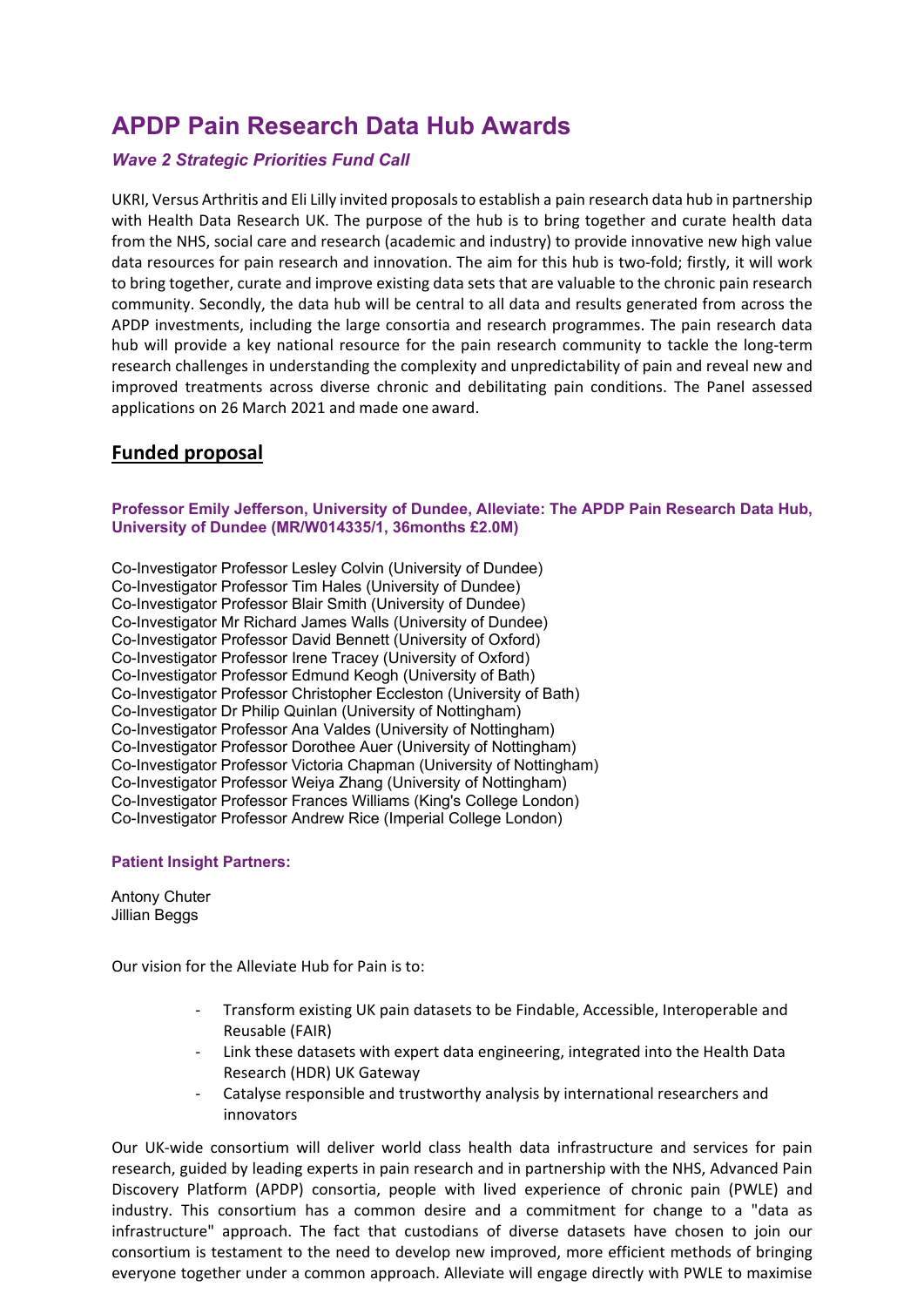impact and patient benefit. We have already held our first 'In-Principle' meeting with 9 representatives, from diverse backgrounds, with 2 PWLE co-leading the Public and Patient Involvement and Engagement Work Package.

The Dundee Health Informatics Centre (HIC) has considerable data engineering expertise and has provided leadership in health data science and research services for over a decade. Using a secure ISO27001 certified Trusted Research Environment (TRE)/Safe-Haven (where data security and safety is guaranteed) managed by HIC, Alleviate will:

- Leverage existing open-source software and infrastructure to curate and manage data (research cohorts and routinely collected health (and social) care data), streamline access and support governance

- Provide a modern, secure, and flexible design, benefitting from HIC's secure, scalable hybrid cloud 'Next-Generation' infrastructure; supported by cloud computing expertise from Amazon Web Services (AWS), enhancing an existing successful partnership

- Support analysis of multi-modal data using artificial intelligence and machine learning (e.g. epidemiological, clinical, population health, genomics, imaging, psychological, social, biological)

- Deliver a hybrid model of data access and management, i.e. supporting UK-wide data federation combined with a centralised model (Figure.1). The model will also support international datasets in the future

- Enable pain research datasets and registries, facilitating their curation and further collaboration, linking with other HDR UK Hubs, related clinical datasets (e.g. mental health, cancer) and boosting their power and discovery potential for patient benefit

Our consortium has a considerable track record:

- Specific expertise in multi-centre pain-related data

- Leading academics in pain research covering the range of data modalities across biological, psychological and social factors that influence pain. Our Co-I's are leading applicants in 4 separate APDP consortia bids

- Experience in collaborating between clinical researchers, PWLE, laboratory scientists and data scientists at local, national and global level

- Experience as a data processor for several health boards, Scottish Government, and many UK and international research cohorts

- Existing HDR UK Alliance members and strong links with other hubs e.g. Breathe

- Custodians of a TRE for secure analysis of health data at scale

- Leading many HDR UK initiatives: Phenomics portal, Scottish Data Federation, Multiomics project, Biorepository management software, Imaging, open Connector, ATLAS

- Enabling c.900 national and international research projects as a service provider(c.5years)

- 'Big-data' pipelines for efficient operation including omics to explore the biopsychosocial model of chronic pain

- Experience of building research networks and with ready access to the UKCRC Tissue Directory and Coordination Centre of over 200 biobanks

# **APDP Multidisciplinary Consortia for Data Generation**

# *Wave 2 Strategic Priorities Fund Call*

UKRI, Versus Arthritis and Eli Lilly invited proposals to their £14m call for large and ambitious multidisciplinary consortia. As part of a major £24m initiative to establish an Advanced Pain Discovery Platform that is jointly supported by the UKRI Strategic Priorities Fund and Versus Arthritis, the aim of this call is to build the foundation of a national-scale programme supporting discovery and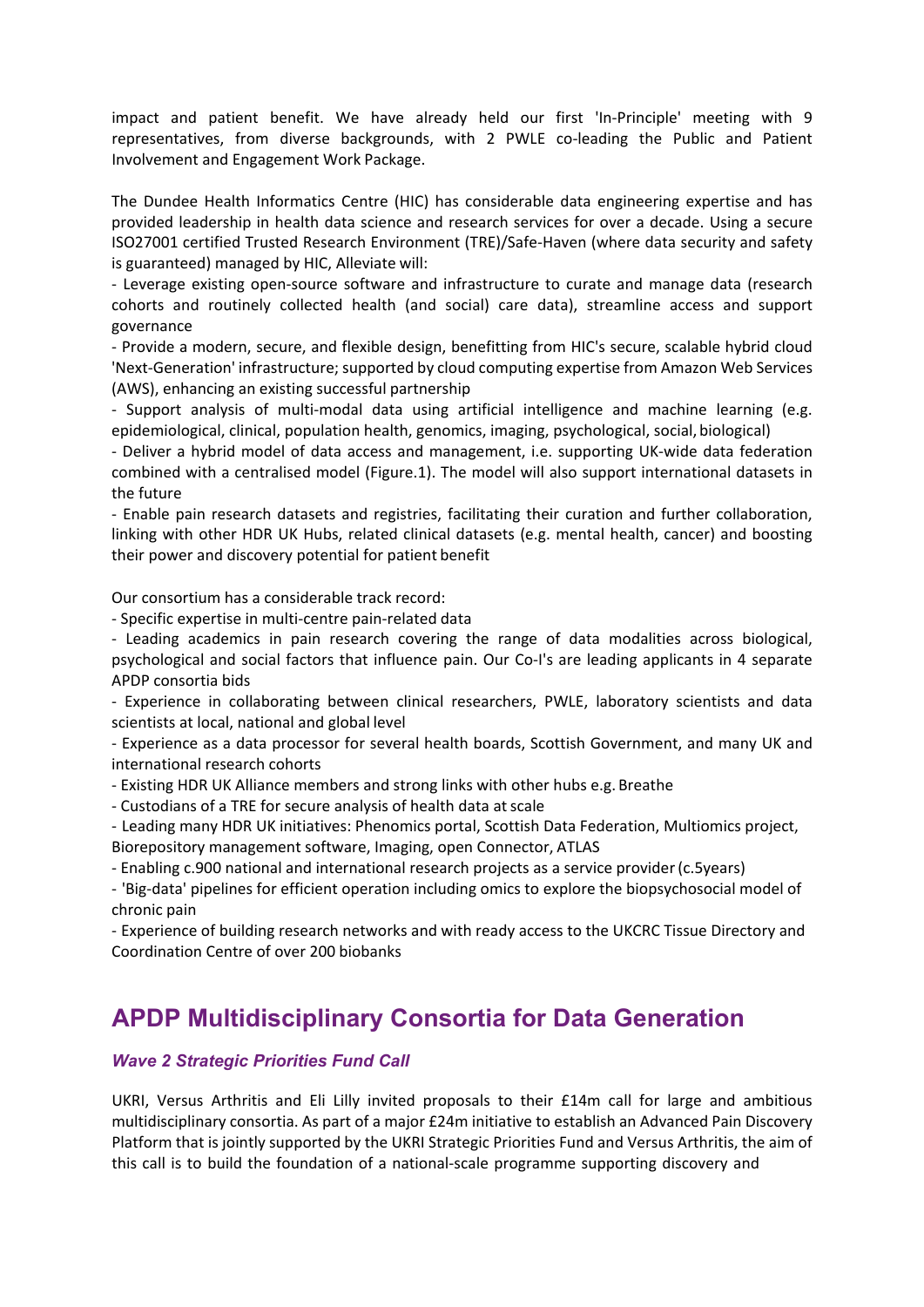translational science that will bring together leadership, tools and resources to help unravel the complexity of pain and lead to step changes in the understanding and treatment of chronic pain across a wide range of conditions. The Panel assessed applications on 24-25 March 2021 and made four awards.

# **Funded proposals**

# **Professor David Bennett, University of Oxford, (MR/W002388/1, 48 months, £3.6M)**

## **MICA: Partnership for Assessment and Investigation of Neuropathic Pain: Studies Tracking Outcomes, Risks and Mechanisms (PAINSTORM)**

Principal Investigator Professor David Bennett (University of Oxford) Co-Investigator Professor Irene Tracey (University of Oxford) Co-Investigator Dr Annina Schmid (University of Oxford) Co-Investigator Dr Kathryn Martin (University of Aberdeen) Co-Investigator Professor Andrew Rice (Imperial CollegeLondon) Co-Investigator Professor Blair Smith (University of Dundee) Co-Investigator Professor Lesley Colvin (University of Dundee) Co-Investigator Professor Douglas Steele (University of Dundee) Co-Investigator Professor Geert Crombez (Ghent University) Co-Investigator Dr Whitney Scott (King's College London) Researcher-Co-Investigator Dr Abirami Veluchamy (University of Dundee) Researcher-Co-Investigator Dr Georgios Baskozos (University of Oxford) Researcher-Co-Investigator Dr Andreas Themistocleous (University of Oxford) Researcher-Co-Investigator Dr Jan Vollert (Imperial College London)

#### **Patient insight partners:**

Lynn Laidlaw Fiona Talkington Jo Josh Gordon M. Liddle

**Summary:** This consortium brings together experts in Neuropathic pain (NeuP). NeuP affects 8% of the population and is caused by damage to the sensory nervous system (through conditions such as diabetes, chemotherapy and HIV). It is increasingly common as a consequence of the ageing population, increasing levels of diabetes and enhanced cancer survival.

NeuP has a major negative impact on quality of life. Unfortunately, current management options are inadequate as they are only effective in a small subgroup of patients. Additionally, whilst NeuP impact is multidimensional, most research and clinical management in this area is separate rather than being interdisciplinary. They over emphasise pharmacological approaches, often associated with side effects, rather than taking a more holistic approach addressing the complex social and psychological aspects of NeuP.

To rectify this situation, we need to understand the mechanisms driving NeuP in patients. In order to do so, PAINSTORM will use a broad range of approaches cutting across traditional disciplinary boundaries, to uncover the causes of NeuP and understand how they interact.

Thisinter-disciplinary collaboration will include people living with NeuP (embedding patient and public involvement), scientists from diverse clinical and scientific backgrounds, and industry expertise to help translate the research into effective, multifaceted interventions.

Our focus will be on studying people at risk of NeuP and following their progress over time. We will use a number of established cohorts, as well as recruiting new participants, and harmonise outcomes with national scale community studies.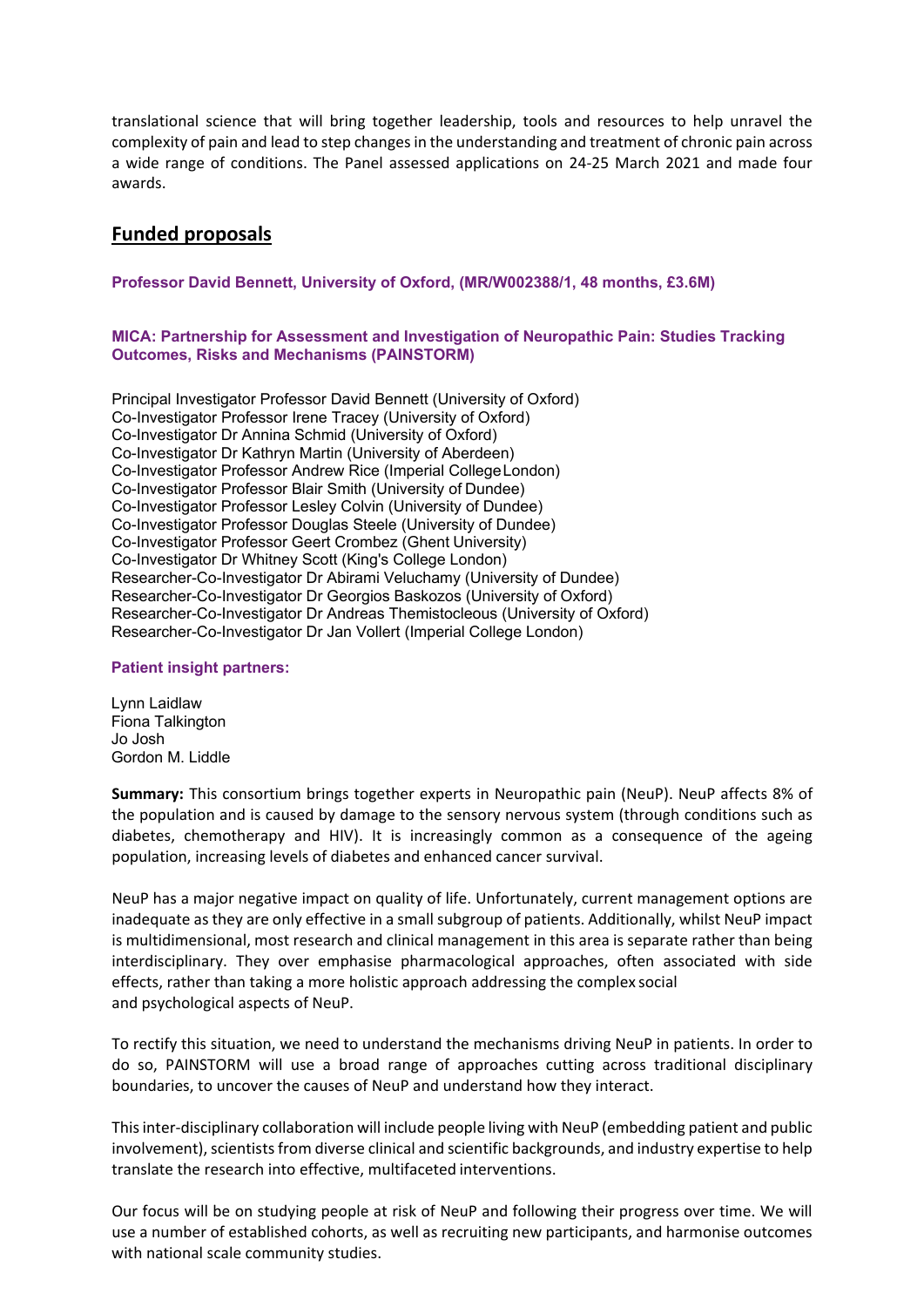A key question is understanding why some people are severely impacted by NeuP whilst others with a similar pattern of nerve damage are not. Hence, we will identify the personal characteristics (such as age, gender and ethnicity), environmental/social and clinical factors which determine NeuP risk. We will identify and validate novel genetic risk factors for NeuP.

Tissue samples and patient-derived cells will be used to validate molecular pathways contributing to chronic NeuP and help develop blood biomarkers. These samples will be stored and made available to other researchers via a biobank. We will optimise measures to assess NeuP, including sensory profiling, application of remote monitoring and assessment of psychosocial factors to understand the impact of pain on daily activities (from self-care to work) and important conditions that are often associated with chronic pain such as depression, anxiety and poor sleep.

We will use innovative technologies, including brain, spinal cord and nerve imaging and electrophysiology, to directly assess the factors that drive NeuP. We will integrate this multidimensional dataset to understand the interaction between risk and protective factors. We will develop biomarkers, as a means to measure pain and how it changes over time, which can be applied to clinical practice and drug trials. We aim to improve targeting of existing therapies, as well as identifying and prioritising novel treatment targets.

We will engage key stakeholder groups including health professionals, people living with NeuP and industry at the outset and throughout PAINSTORM. Results will be widely disseminated through development of accessible databases, lay summaries, an accessible biobank and ongoing training of scientists and clinicians both within and external to our consortium to enhance impact. Our aim isthat PAINSTORM should transform lives through our understanding and future interdisciplinary management of NeuP.

# **Professor Tim Hales, University of Dundee (MR/W002566/1, 48 months £3.0M)**

## **Consortium Against Pain in Equality (CAPE) - The impact of adverse childhood experiences on chronic pain and responses to treatment**

Principal Investigator Professor Tim Hales (University of Dundee) Co-Investigator Dr Reecha Sofat (University College London) Co-Investigator Dr Suellen Walker (University College London) Co-Investigator Dr Line Caes (University of Stirling) Co-Investigator Professor Colin Smith (University of Edinburgh) Co-Investigator Dr Bhuvaneish Thangaraj Selvaraj (University of Edinburgh) Co-Investigator Professor Gary Macfarlane (University of Aberdeen) Co-Investigator Professor Lesley Colvin (University of Dundee) Co-Investigator Professor Douglas Steele (University of Dundee) Co-Investigator Dr Andrew Brown (University of Dundee) Co-Investigator Professor Debajit Sen (University College London) Researcher-Co-Investigator Dr Madeleine Verriotis (University College London)

# **Patient Insight Partner:**

Janine Rennie, Wellbeing Scotland

**Summary:** Adverse childhood experiences (ACEs) include physical or emotional abuse, neglect, and domestic violence. The World Health Organisation describes ACEs asthe commonest and most intense childhood stressors. About half of us may endure at least one, but children exposed to several are likely to have more health problems later in life, including chronic pain. There are links between exposure to multiple ACEs and social deprivation and the likelihood of ACE exposure is higher for boys, and for children of a young mother. Although there is good evidence that ACEs contribute to health inequalities, there is no widespread screening or systematic approach to reducing long term harms.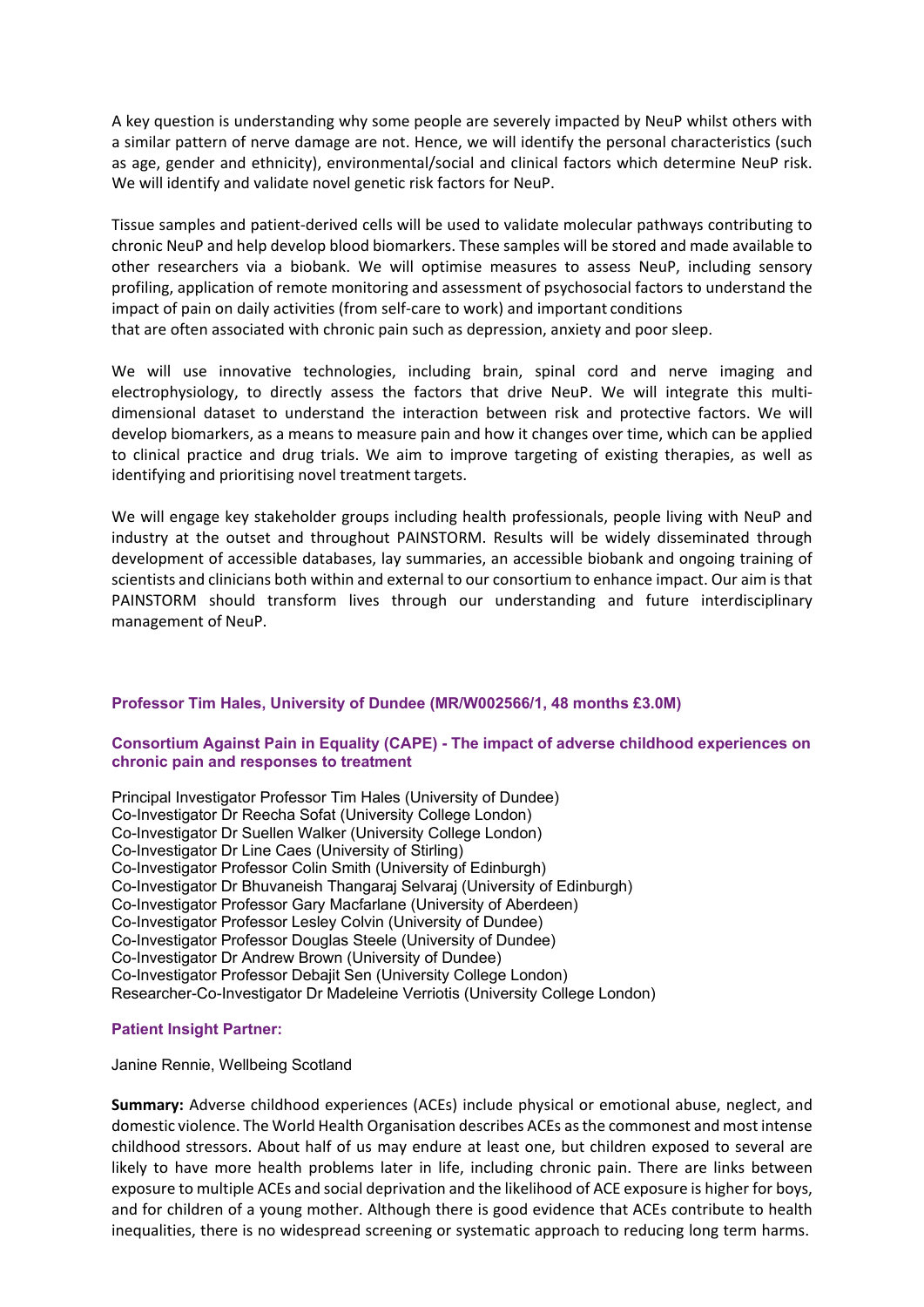Reasons for this include limitations in existing assessment approaches, and little consideration of other factors that might increase vulnerability.

Our CAPE consortium will bring together people from a wide range of backgrounds- such as scientists, people with lived experience of ACE and chronic pain, clinical researchers, epidemiologists and psychologists. We will use an inclusive approach to integrate biological, psychological, social and cultural factors to understand the impact of ACE on chronic pain and how people respond to treatment. There are 5 related work packages:

1. We aim to develop a questionnaire-based assessment that captures ACEs. We will analyse current approaches to see which ones work best. Alongside this we will use people's first-hand accounts, to ensure that lived experiences of ACEs and chronic pain, are accurately reflected in our approach. Working with patient partners we will bring together this information to develop and test a new ACE questionnaire (the CAPE ACEQ).

2. The CAPE ACEQ will be used to enrich pre-existing data in large scale population research datasets, (e.g. UK Biobank). We will also collect data about pain and social interactions (adult relationships). We will link this to prescribing, health records (including mental health) to identify psychosocial factors that create vulnerability to chronic pain and adverse responsesto treatment in those exposed to ACEs. We will examine whether the increased burden of chronic pain, which disproportionately affects those exposed to multiple ACEs, leads to higher levels of opioid prescribing and associated adverse events observed in deprived communities.

3. We will collect similar data on pain, its impact (mood, sleep, fatigue etc), ACEs, health and social factors from a large group of young patients suffering from a condition called juvenile idiopathic arthritis (JIA), who attend a specialist unit in London. We will be able to understand what factors lead to different pain routes and outcomes in these young people.

4. We will use brain imaging data from the existing population studies and new brain imaging from the young JIA group, to establish whether there are changes in brain structure and/or function that may be associated with the development of poor pain and prescribing outcomes in those exposed to ACEs.

5. We will seek biological markers of vulnerability or resilience to chronic pain and treatment in those exposed to multiple ACEs. For this we will study genetic factors, and test properties of brain cells, from donated samples. Participantsin a population study called the Lothian Birth Cohort will be asked about their exposure to ACEs. Many have consented to donate brain tissue post-mortem and have already provided blood for the production of pluripotent stem cells. These special cells will be differentiated to form brain cells.

We anticipate that high quality evidence linking ACEs to chronic pain and treatment outcomes, combined with knowledge of mental health and social support, will provide a basis to develop individualised approaches to pain management and identify public health interventions to improve outcomes.

#### **Professor Geoff Woods, University of Cambridge (MR/W002426/1, 48 months, £4.1M)**

## **MICA: ADVANTAGE visceral pain consortium: Advanced Discovery of Visceral Analgesics via Neuroimmune Targets and the Genetics of Extreme human phenotype**

Principal Investigator Professor Geoff Woods (University of Cambridge) Co-Investigator Dr Michael Lee (University of Cambridge) Co-Investigator Professor George Malliaras (University of Cambridge) Co-Investigator Dr Ewan Smith (University of Cambridge) Co-Investigator Dr David Andersson (King's College London) Co-Investigator Dr Franziska Denk (King's College London) Co-Investigator Dr Amanda Williams (University College London)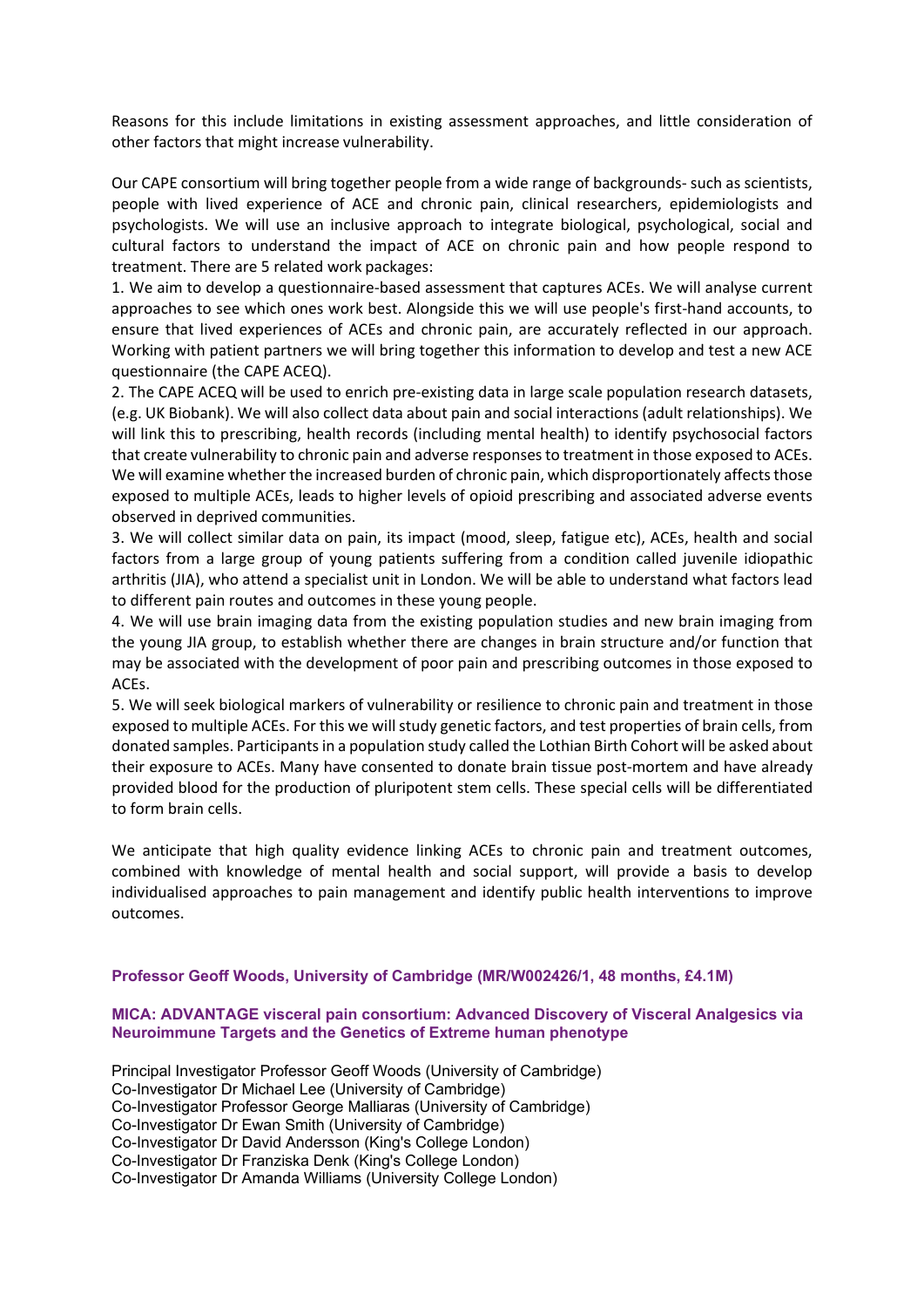Co-Investigator Professor Andrew Horne (University of Edinburgh) Co-Investigator Dr Athanasios Tsanas (University of Edinburgh) Co-Investigator Professor Philippa Saunders (University of Edinburgh)

## **Patient Insight Partners:**

Tess Harris, Polycystic Kidney Disease Charity Nikul Bakshi, Crohn's & Colitis UK Judy Birch, Pelvic Pain Support Network Lesley Booth, Bowel Research UK Emma Cox, Endometriosis UK Dr Federica LaRussa Yvonne Tougher Dr Nicholas Wood

**Summary:** The ADVANTAGE consortium aims to improve how we treat people with visceral diseases, such as endometriosis, colitis and kidney disease, focusing on their pain rather than just their underlying disease.

One in twenty individuals in the UK are disabled by visceral pain - approximately as many people as live in the entire country of Wales. The condition is a terrible burden for those who suffer from it: causing pain not only during the most intimate moments of their lives, but also frequently triggering unpredictable episodes of pain "flares" that can need hospital admission.

It is therefore surprising and disappointing how little we know about visceral pain; no one has systematically studied how the pain connects to the underlying visceral disease, how it relates to other health problems, and how it affects people's psychological wellbeing. Our consortium will set up a UKwide database of visceral pain patients to address these questions. We will also study those nerves connecting inner organs to the brain to ultimately cause pain, as their exact identity is unknown. The database and biological knowledge collected will enable us to:

1) answer why people with the same visceral disease can have completely different pain experiences, including flares; 2) start looking for painkillers and therapies specifically designed for visceral pain, which although they are desperately needed do not currently exist.

Our work will be divided into various taskforces, each led by an internationally recognised expert clinician or scientist. All research will be enriched by input from patient and patient support organisationsfrom start to finish. Our visceral pain database will enrol individuals with pain originating from the bladder, gut, lung, kidney, pancreas, uterus and vagina, and in the pelvis. It will be built on existing hospital and GP records and will be future-proof, set up to grow and recall volunteers for additional studies. We will also work closely with similar pain consortia being set up across theUK.

We will look especially for people at the extremes: those with little pain despite clear disease, and those with severe pain despite few signs of disease. We will record their pain using standard selfreport methods, but also explore other waysto capture their experience; for example, using automatic sensors to record activity and physiological changes throughout the day. To find out what causes severe pain in some people, we will study the genetic and immune systems of participants. We will also examine differences between men and women, why certain conditions predominantly affect women, and the under-representation of women in some research areas, to make sure that any new treatments benefit everyone equally.

Our ultimate aim isto improve our understanding of visceral pain from the perspective of people living with the condition, so that the NHS can develop and offer patients more effective interventions and support to address the diverse nature of their symptoms and help improve their quality oflife.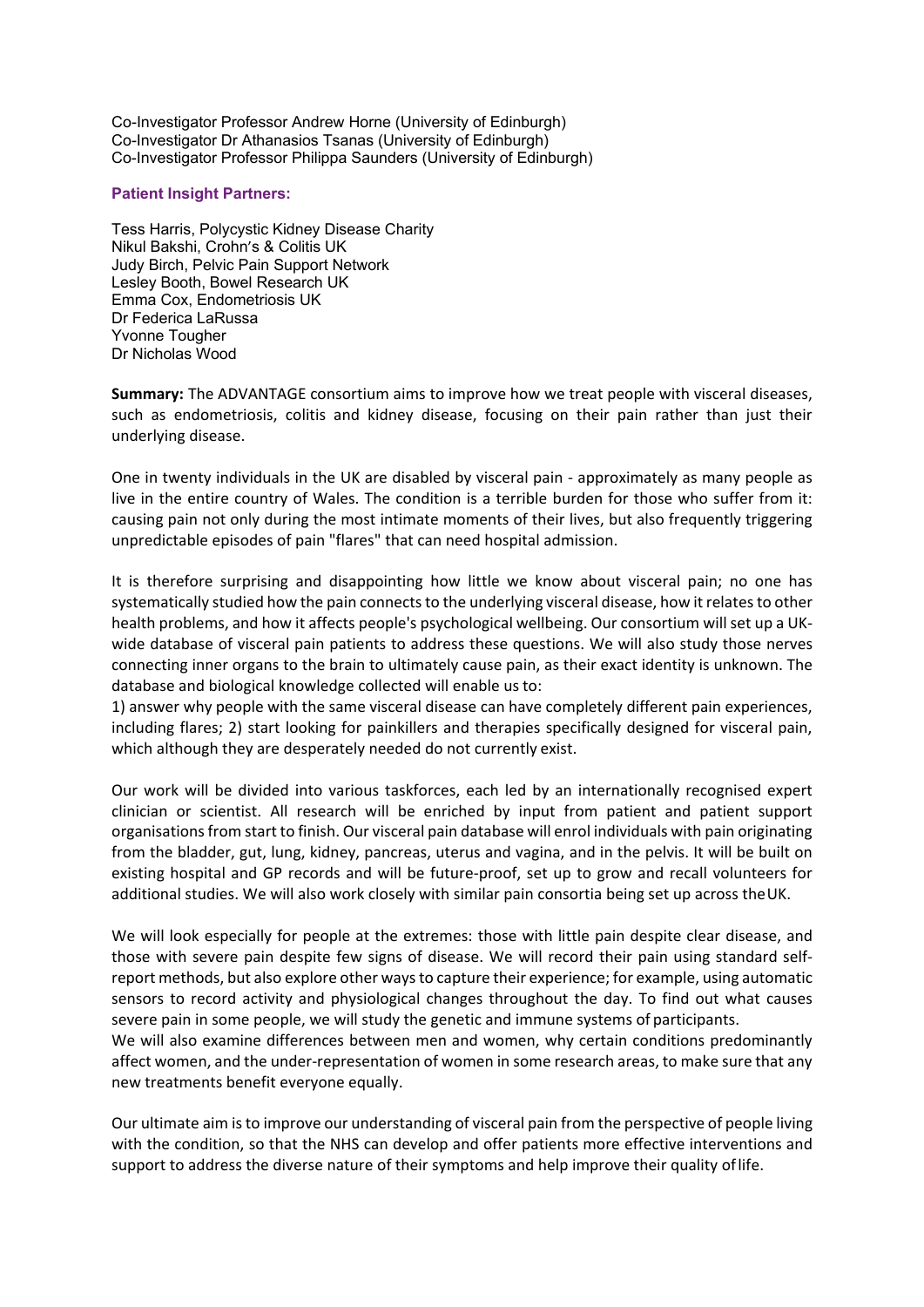# **Christopher Edmund Keogh, University of Bath (MR/W004151/1, 48 months, £3.8M)**

#### **Psychosocial mechanisms of chronic pain**

Principal Investigator Professor Edmund Keogh (University of Bath) Co-Investigator Professor Christopher Eccleston (University of Bath) Co-Investigator Professor Rachael Gooberman-Hill (University of Bristol) Co-Investigator Professor Amanda Williams (University College London) Co-Investigator Professor Tamar Pincus (Royal Holloway, Univ of London) Co-Investigator Professor Candida McCabe (University of the West of England) Co-Investigator Dr Elaine Wainwright (Bath Spa University) Co-Investigator Professor Anthony Pickering (University of Bristol) Co-Investigator Dr Rebecca Pearson (University of Bristol) Co-Investigator Professor Nadia Berthouze (University College London) Co-Investigator Dr Anica Zeyen (Royal Holloway, Univ of London) Co-Investigator Professor Carolyn Chew-Graham (Keele University) Co-Investigator Professor Ernest Choy (Cardiff University) Co-Investigator Dr Abbie Jordan (University of Bath) Co-Investigator Dr Christof Lutteroth (University of Bath) Co-Investigator Dr Tom Fincham Haines (University of Bath) Co-Investigator Dr Emma Fisher (University of Bath)

#### **Pain Insight Partners:**

Colin Wilkinson Jane Hall

#### **Summary:** (i) Aims and objectives

Pain that lasts a long time (is chronic) takes apart lives, relationships and families. Although biological signals can help understand why pain happens, they do not fully account for the experiences people have, or why pain develops the way it does. Psychological and social factors, such as thoughts and feelings, personal relationships, and lifestyle, can also affect chronic pain. However, we do not yet know which of these psychological and social mechanisms are most important, or how they combine with biological signals to affect chronic pain. Our aim is to determine the psychosocial mechanisms underpinning chronic pain. Our objective is to create a clearer account of how, and in what way, psychosocial factors (interacting with biology) affect pain: what makes chronic pain start, keep going, get better or get worse. In doing so, we will also identify waysto prevent chronic pain from happening, and reduce the negative effects that pain can have on people's lives.

#### (ii) Data to be collected

We will focus on how people think and feel about pain, how others affect their pain, and consider the wider social and environmental influences on pain. These psychosocial mechanisms will in turn be described in the context of physiological and biomedical dimensions of chronic pain. Our planned work involves people with pain at each stage to ensure our work is guided by the way pain affects people's lives. We will start by exploring the existing evidence, to identify what matters most, including what measures and methods best reflect lived experience. We will ask people with pain which of these factors matter most, and test them in existing large datasets. We will run new studies on the psychological and social factors that hold greatest promise. We will explore how the way people think and behave contributes to pain, and observe how people live their lives with pain. We will study the ways people adapt to live well with pain, and identify the part played in chronic pain by the factors we are interested in.

#### (iii) Benefits of the consortium

A consortium approach allows us to think big. It gives us a rare opportunity to change how we think about pain and how we research it. To achieve these ambitious goals, we need to bring together expertise from different scientific disciplines, alongside people with pain, and in a way that has not previously been possible. The Advanced Pain Discovery Platform (APDP) not only allows us to do this, but also offers us an unprecedented prospect of working consistently at a conceptual level, to generate data and test ideas. It also allows for cross-consortium working, to stimulate and evaluate